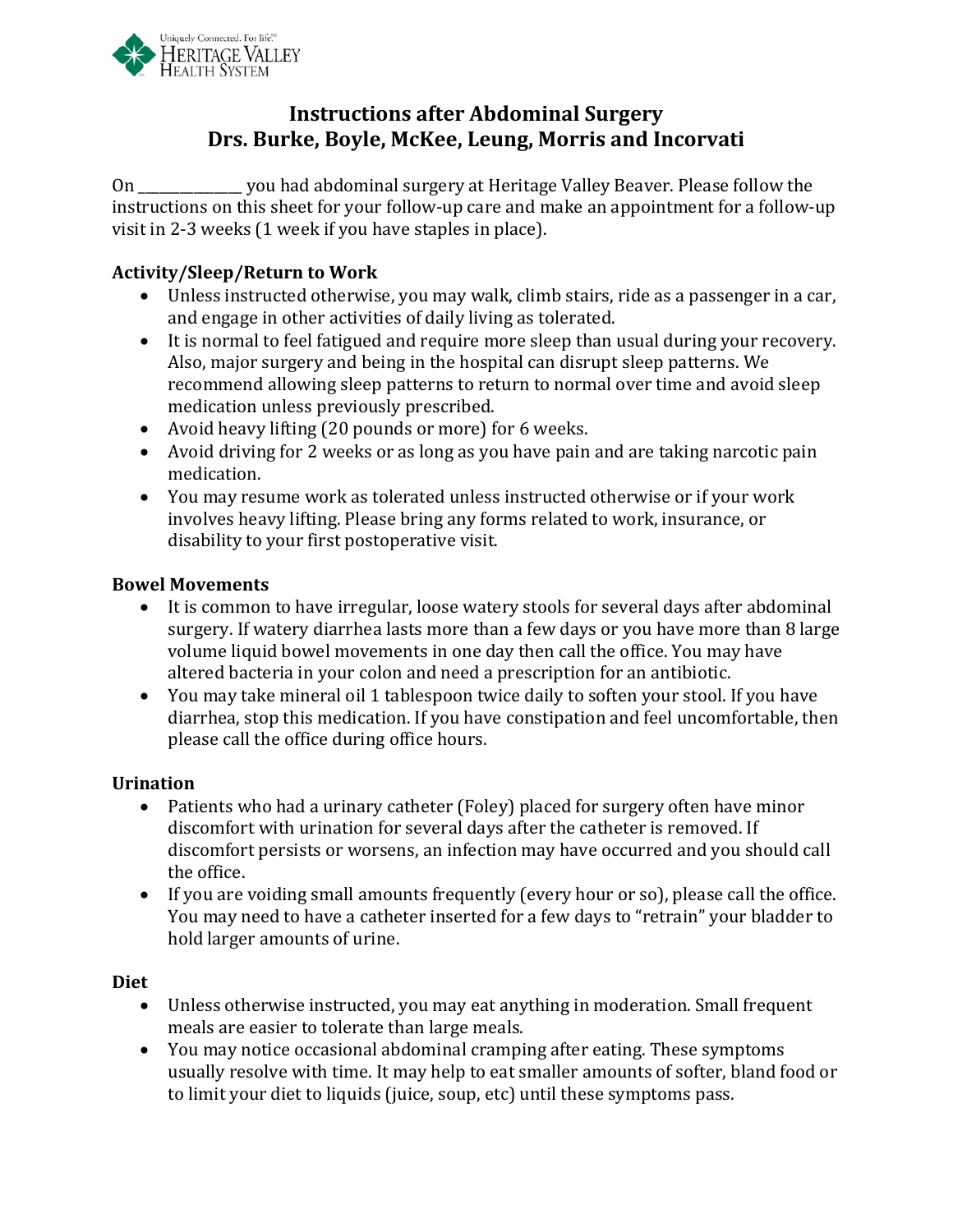• It is important to avoid dehydration. Drink enough to keep your urine looking light yellow.

## **Bathing/Incision (Wound) Care**

- Unless your doctor tells you otherwise, you may shower as usual.
- It is normal for a small amount of clear, yellow, or red-yellow fluid to drain from the incision. However, if the drainage becomes thick or the skin around the incision becomes red and sore, an infection may have occurred. You should then call the office.
- The incision does not need to be covered. You may cover it with a gauze bandage to protect clothing if drainage does occur.
- If you go home with staples in place, they will be removed at your first follow-up office visit.
- If you are discharged home with steri-strips in place, they will fall off after 1-2 weeks or will be removed at your first follow-up office visit.
- If you are discharged home with Dermabond in place, it will peel off after 1-2 weeks or can be removed after 2 weeks.
- The incision will heal approximately 6 weeks from surgery. It will take about 1 year for the scar to soften and take on its final appearance.

## **Pain and Pain Medication**

- Pain from the incision is normal. Pain will vary from day to day and with changes in your activity level, but it should gradually decrease over time.
- You may be given a prescription for pain medication (usually a narcotic such as Norco) when you are discharged from the hospital. DO NOT take the pain medication unless you are having pain. Narcotics may cause constipation and decrease your ability to think or act clearly. DO NOT drive or operate machinery or drink alcohol if you are taking narcotic medications.
- For minor pain, you may take a non-steroidal anti-inflammatory drug (NSAID), such as ibuprofen or naproxen, or you can take acetaminophen (Tylenol). Please note that NSAIDs can cause an upset stomach or bleeding and acetaminophen can cause liver damage if taken in larger or more frequent doses than recommended. Also note that the narcotic pain medication will frequently contain acetaminophen.

# **Steroid Medications**

• If you took steroid medications (such as prednisone) during the 6 months before your surgery, you may need to take steroid medications for a short time after surgery. Please check with your doctor.

# **Stoma Care (Colostomy or Ileostomy)**

• If a stoma was created during your operation, it will take some time to adjust to this change with your body. Please follow the instructions you were given during your hospital stay for care of the stoma. Please call your doctor for questions, but they may refer you to the enterostomal therapist for help.